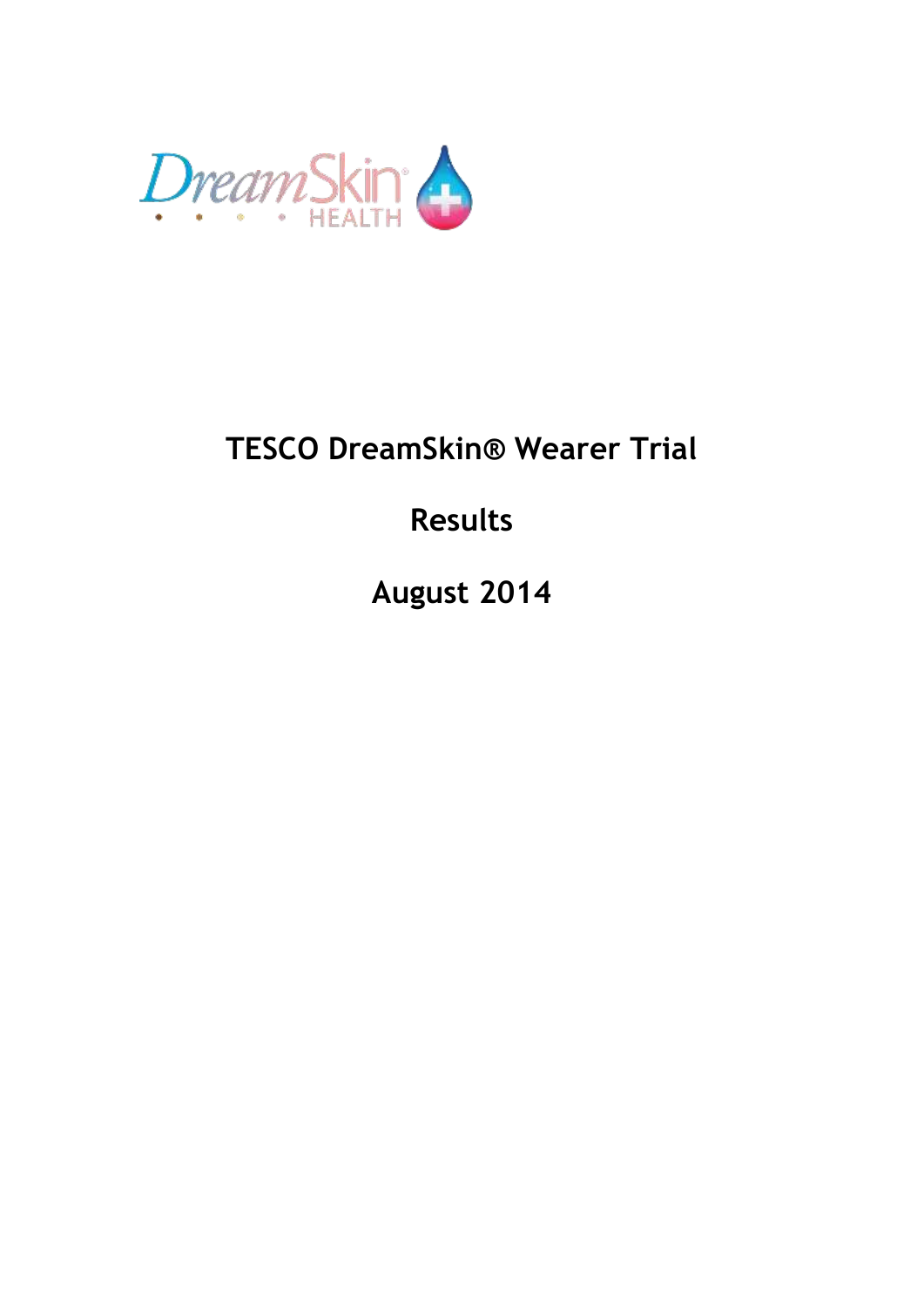# **Introduction**

<code>TESCO®</code> and DreamSkin Health $^{\circledast}$  have developed a new range of soft cotton clothing incorporating the DreamSkin polymer, as a benefit for skin health and protecting delicate and sensitive skin in infants under one year. The new TESCO DSH garments require a wearer trial to assess skin benefits, durability and garment care. Working with TESCO's fabric technology team, the DSH team devised a wearer trial to answer questions on the therapeutic effects of DSH garments for children and adults with a diagnosed skin condition and those with either dry or normal skin, i.e. no diagnosed skin condition.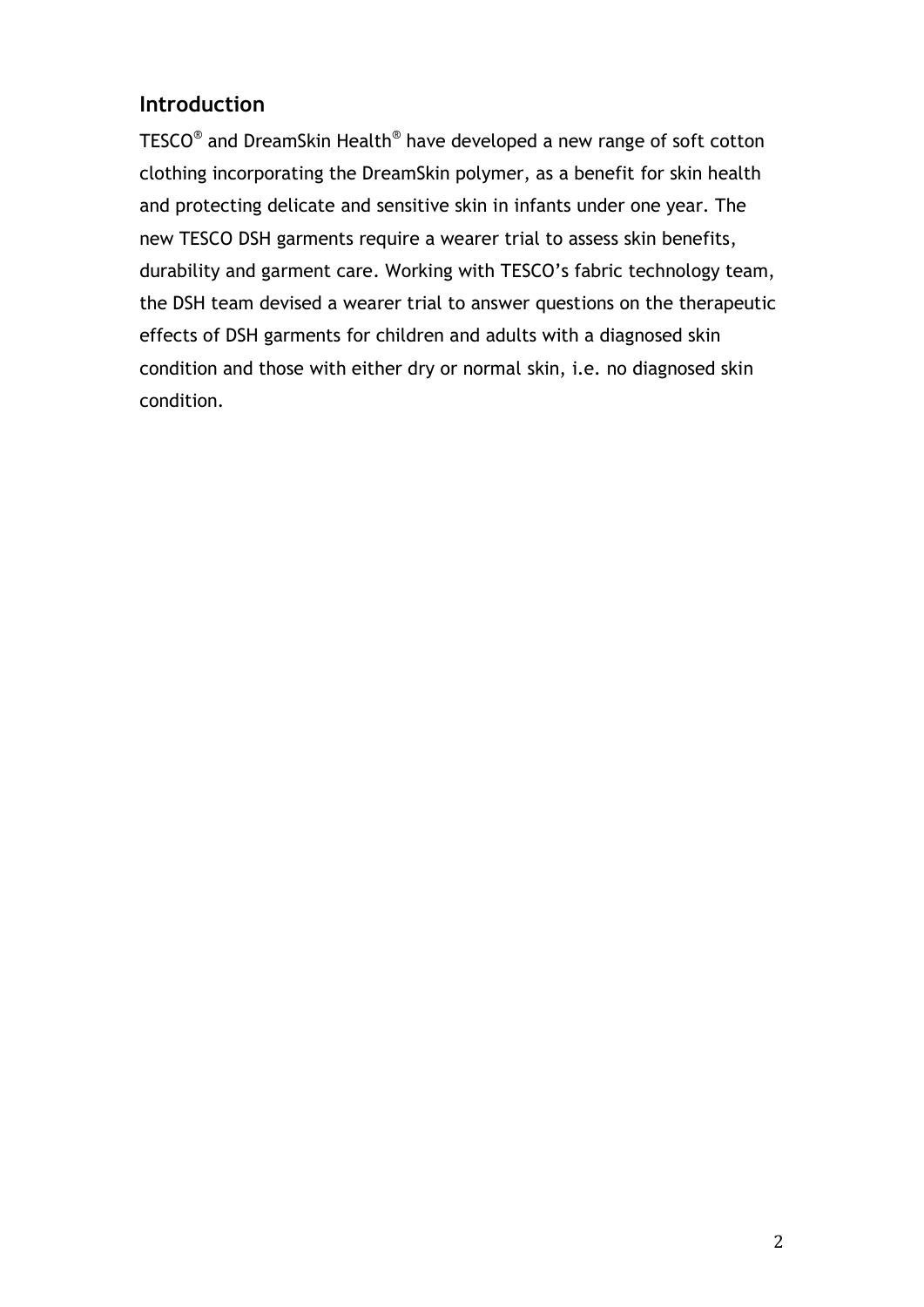# **The DreamSkin polymer**

The Dreamskin polymer improves moisture levels of both damaged and healthy skin, acts as a barrier to common skin irritants and helps regulate body temperature. When applied, the Dreamskin polymer forms a hydrogel on the surface of fibres. This hydrogel has high moisture retention properties and provides protection against irritants caught in clothing fibres such as SDS, a known irritant commonly found in washing powders. The treated textile supports a self healing ability, assisting the soothing and repair of dry and damaged skin. The Dreamskin polymer is very durable against home laundering.

# Dreamskin® Health enhances the natural function of skin

- Dreamskin<sup>®</sup> Health clothing is treated with a phospholipid-analogue containing phosphorylcholine polymers.
- . The multi-layer lamella structure formed when these polymers are applied to fabric is both hydrophobic and hydrophilic.



Copyright 2010 Dreamskin Health Limited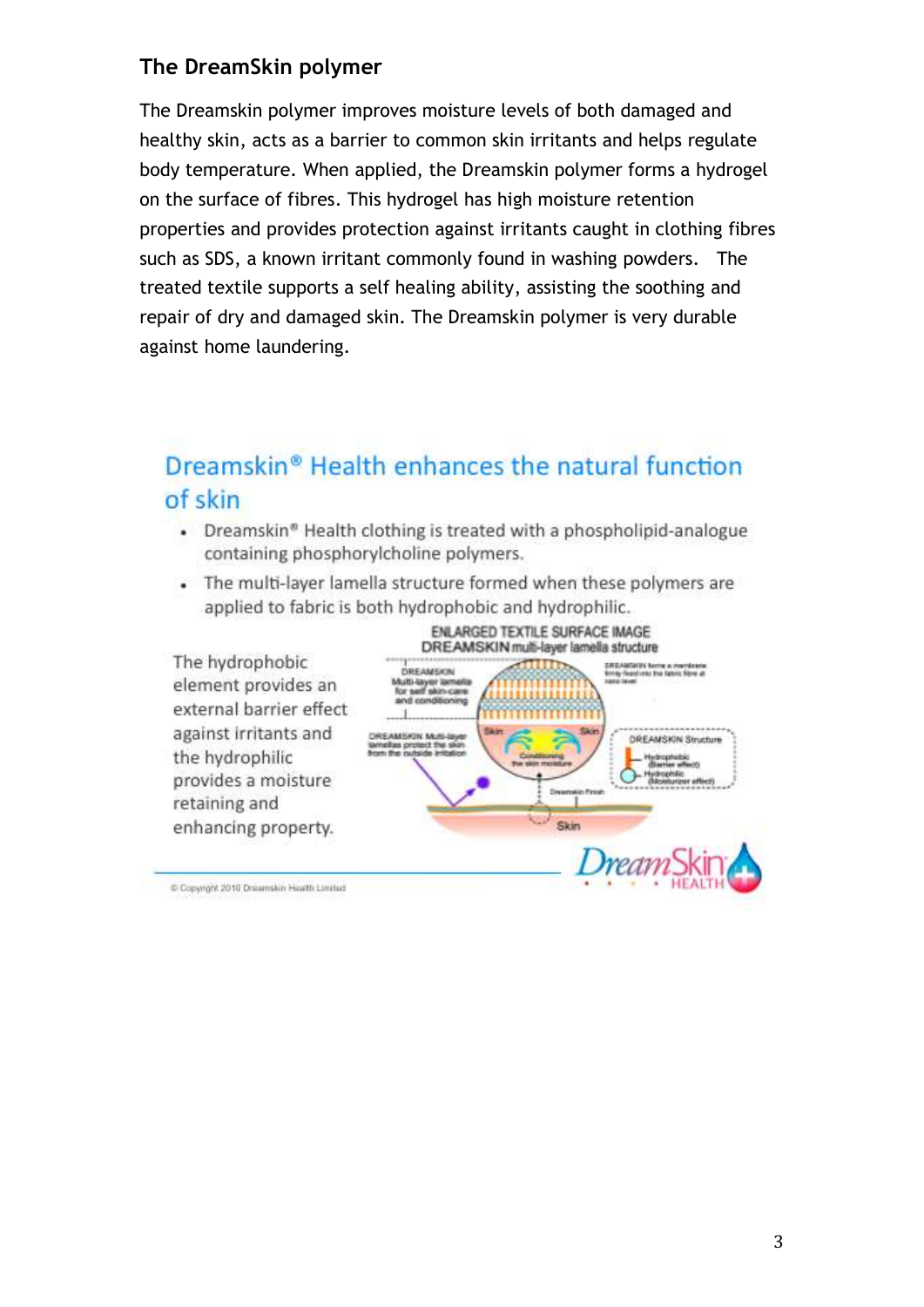## Technological data

The data below shows a relative recovery of the epidermal moisture for DreamSkin polymer as three times that of untreated fabric and 1.6 of squlalene treated fabric $<sup>1</sup>$ </sup>



**Table 1: Comparison of DreamSkin polymer, non-treated fabric and squlalene treated fabric for recovery of TWEL and WCKL<sup>1</sup>**

The figure below shows how TEWL and WCKL is tested.

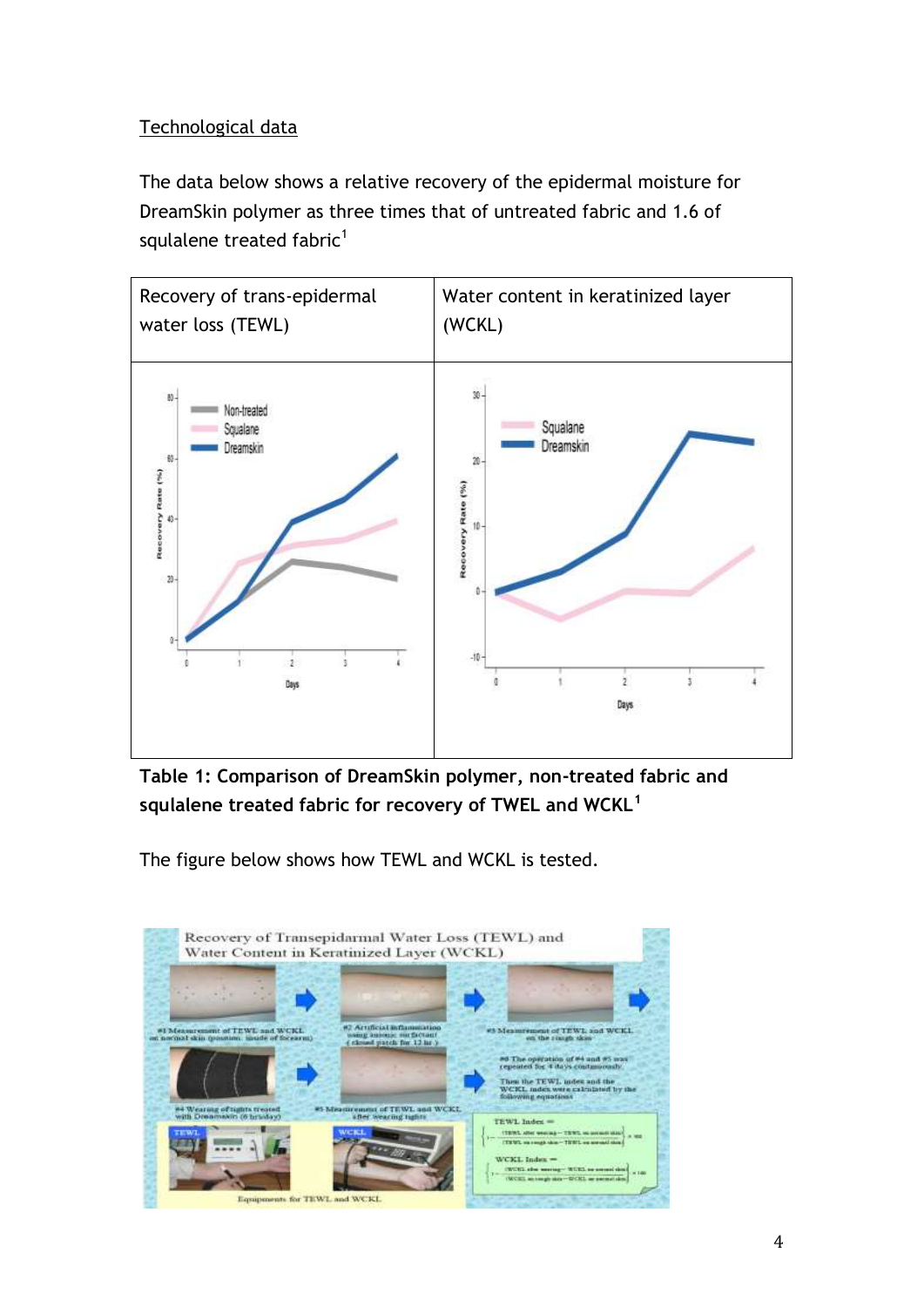Table 2 shows that DreamSkin Health Polymer reduces contact between skin and contact irritants



## **Table 2: Comparison of DreamSkin polymer and untreated fabric to test contact between skin and contact irritants<sup>2</sup>**

Table 2 shows cell alive improvement for DreamSkin polymer compared to an untreated fabric is in the order of 40% (95% Cl:31-49) more celles alive after 24 hours.<sup>2</sup> The figure below shows how the skin protection test was conducted.



This test was repeated on five samples for each treatment. (20 total) Cell Alive count is set as 100% for skin pieces which are not treated but follow the dyeing and extraction process. This sets a relative 100% as a baseline comparison.



Copyright 2010 Dreamskin Health Limited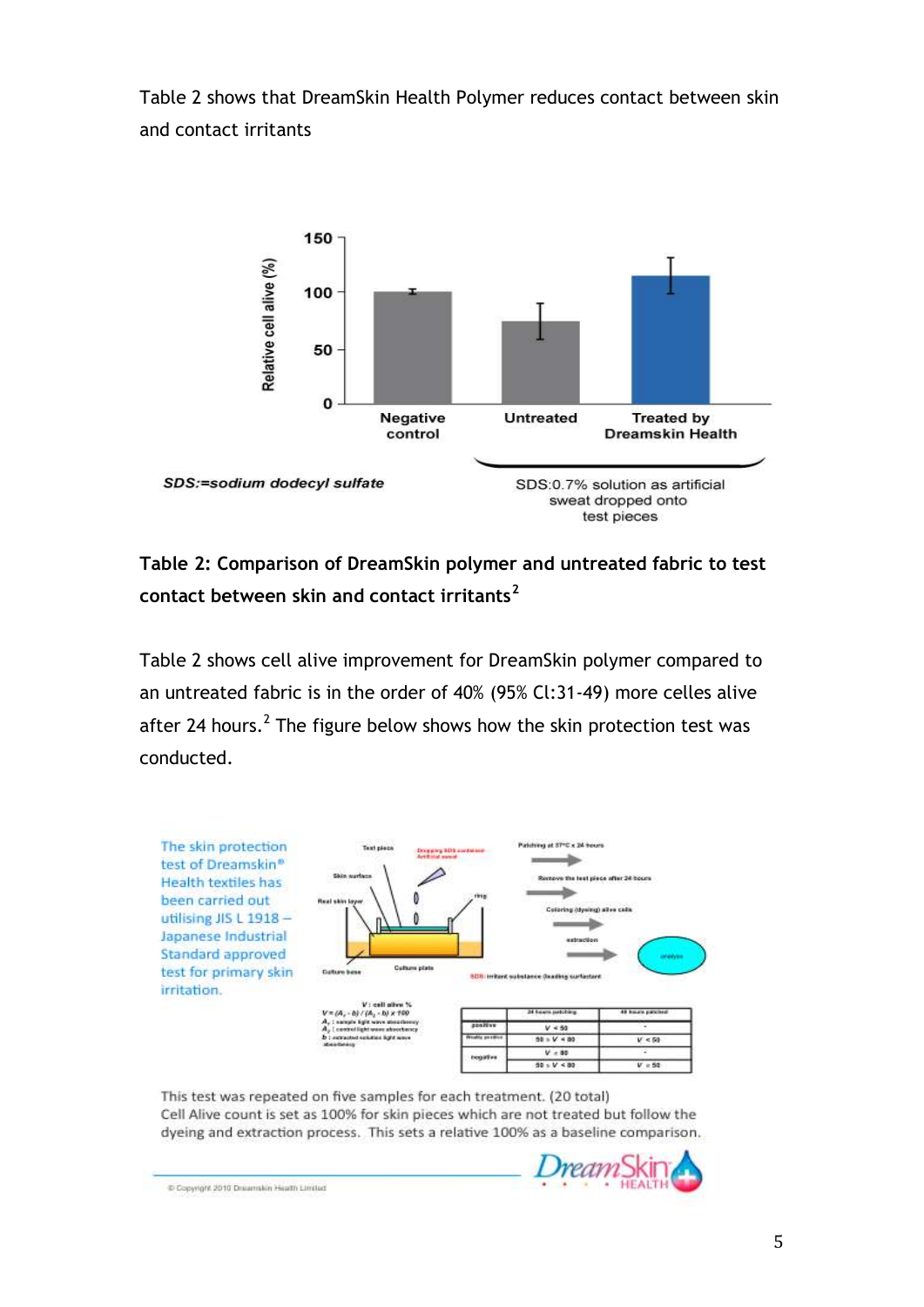# **Wearer Trial Design**

The TESCO wearer trial invited participants to wear and wash DSH cotton garments and complete a questionnaire based on their experiences. The questionnaire comprised open and closed questions designed to assess the therapeutic effect on the wearer's skin and the durability of the garments after a period of use. The participants were instructed to wear the garments for 14 days, either day and/or night and wash them as required.

## **Participants**

The number of participants invited to complete the TESCO wearer trial was twelve. The participants were a self-selected group of staff and their relatives from the TESCO fabric technology department, based at head office in Welwyn Garden City, the ages of whom are outlined in table 3.

| Age range                    | <b>Number of participants</b> |
|------------------------------|-------------------------------|
| 0-5 years                    | 4                             |
| 6-12 years                   |                               |
| 13-19 years                  | $\boldsymbol{0}$              |
| $\overline{20}$ -40 years    | 5                             |
| 41-60 years                  |                               |
| Over 60 years                |                               |
| Total number of participants | 12                            |

**Table 3: TESCO wearer trial participants' age ranges**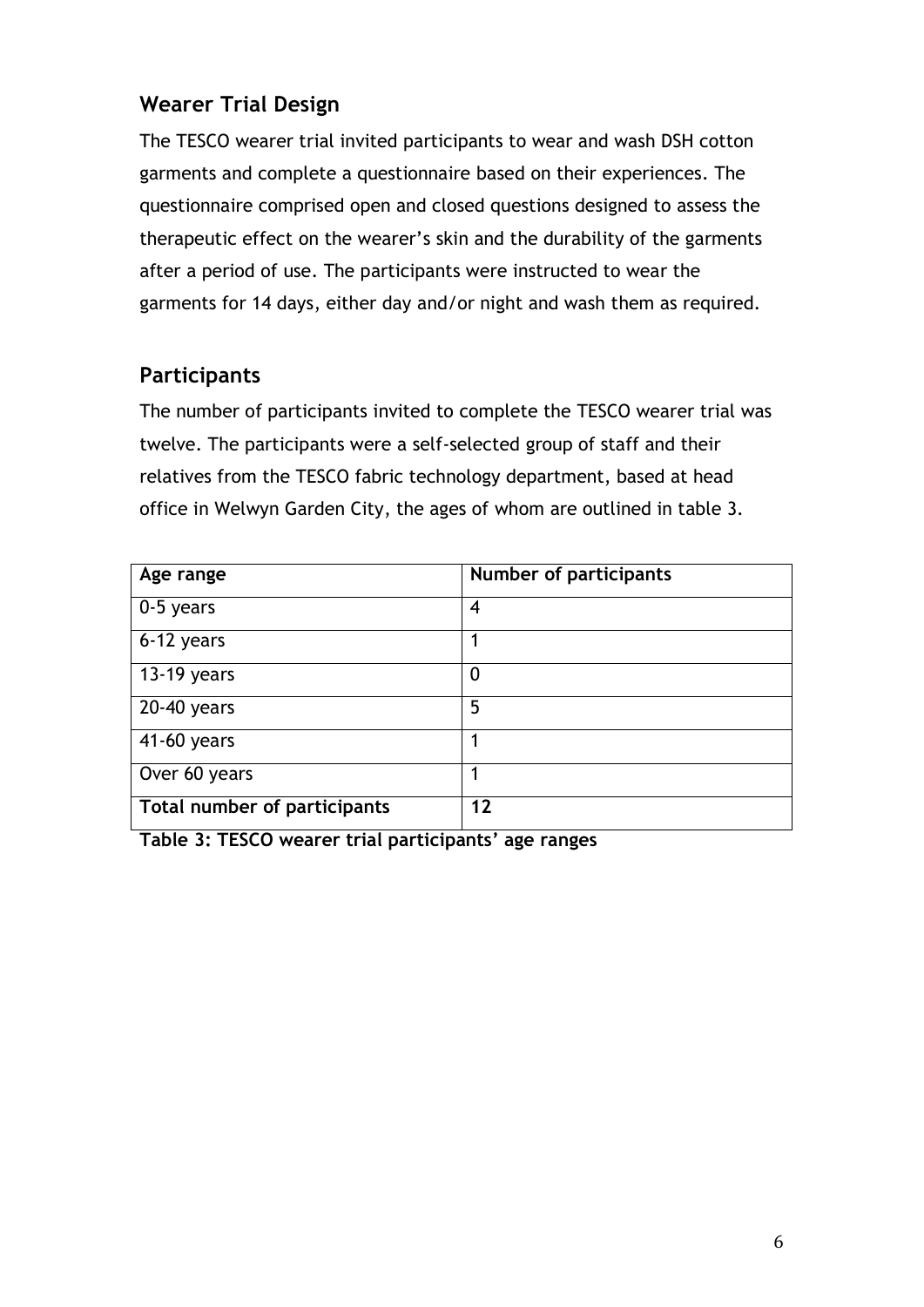Eleven participants completed the trial, of which four were male and seven female. Eight of these have a diagnosed skin condition; the remaining three describe their skin as normal or dry. The types of skin conditions for all the participants are outlined in table 4.

| <b>Skin condition</b> | Number of<br>participants | No diagnosed skin<br>condition | Number of<br>participants |
|-----------------------|---------------------------|--------------------------------|---------------------------|
| Eczema                | 5                         | Normal skin                    | 1                         |
| <b>Psoriasis</b>      | $\mathcal{P}$             | Dry Skin                       | $\overline{2}$            |
| Eczema and            |                           |                                |                           |
| psoriasis             |                           |                                |                           |
| Total number of       | 8                         |                                | 3                         |
| participants          |                           |                                |                           |

**Table 4: TESCO wearer trial participant's skin condition**

Four of the participants describe their skin condition as lifelong; one person has had a skin condition for 20 years, two people for five to 10 years and two people for two years or less (this included one person with dry skin).

Eight of the participants regularly use emollients to manage their skin condition; six use treatments to manage eczema flares and one uses psoriasis treatments. Some use a combination of emollients, flare and psoriasis treatments.

The participants were all supplied with the following types and numbers of DSH garment/s

|                  | Top (1 garment | Bottoms (1        | Bodysuit (x 2  |
|------------------|----------------|-------------------|----------------|
|                  | supplied)      | garment supplied) | garments       |
|                  |                |                   | supplied)      |
| Child (aged 0-5  | $\overline{2}$ |                   | $\overline{2}$ |
| years)           |                |                   |                |
| Child (aged 6-12 | 1              |                   |                |
| years)           |                |                   |                |
| Adult            | 5              |                   |                |

**Table 5: TESCO wearer trial types and numbers of DSH garments supplied**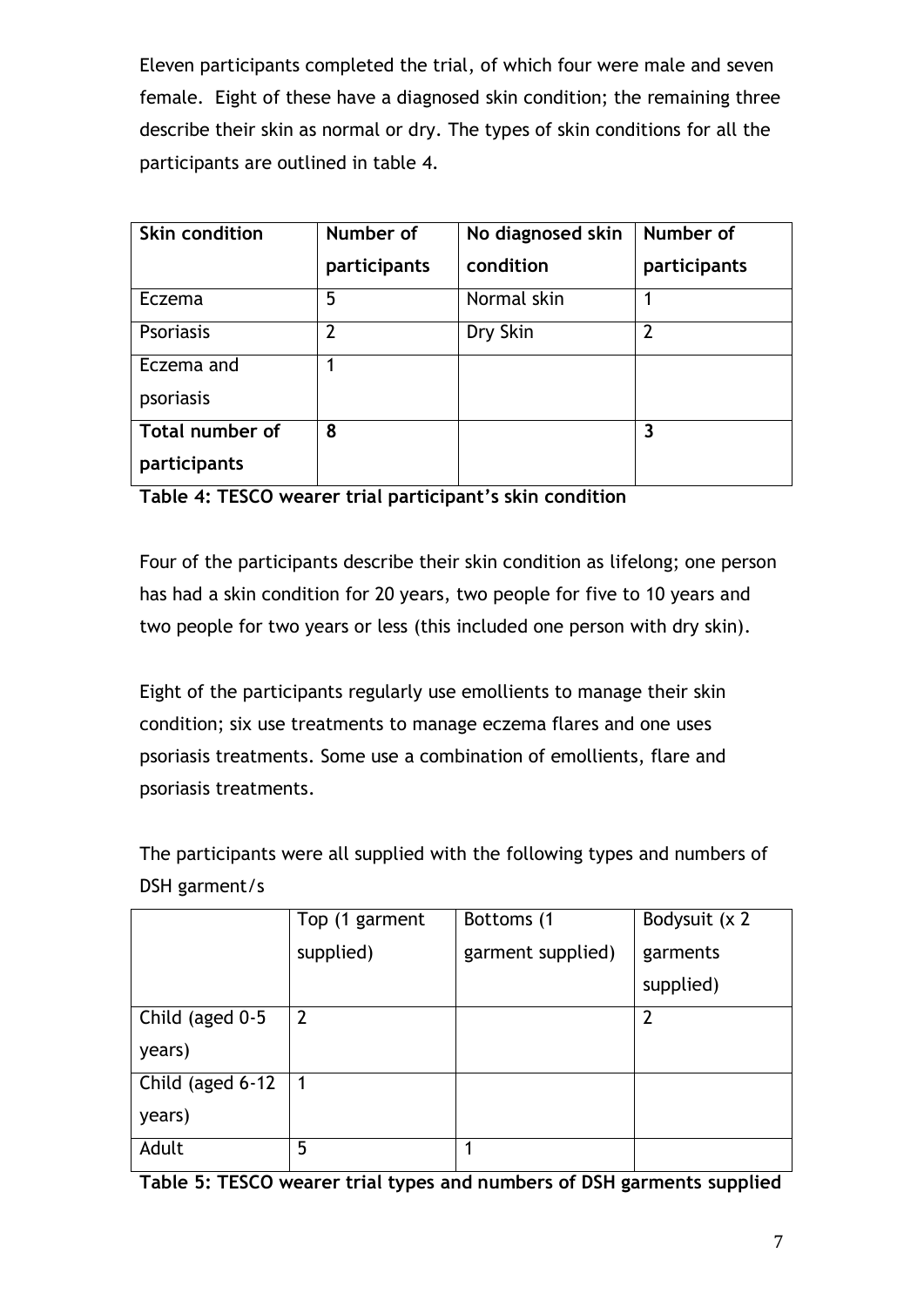## **Wearer Trial Results and Discussion**

#### **Skin symptoms and sleep disturbance**

Before wearing DSH garments for 14 days, the participants were asked to assess their current skin condition on a Likert-scale of 1-5. The symptoms the participants were asked to assess were inflammation (redness), itch and effect on sleep. Normal or no symptoms was defined on the Likert-scale as 1; and the most severe symptoms/sleep disturbance, a Likert-scale of 5. The participants were then asked to record the same symptoms on the same Likert-scale, after wearing DSH garments for 14 days. The results showing before (day 0) and after (day 14) symptoms are presented in tables 6, 7 and 8 below. The participants either wore the garments during the day (two participants), at night (eight participants) or for 24 hours (one participant); one participant failed to complete this question.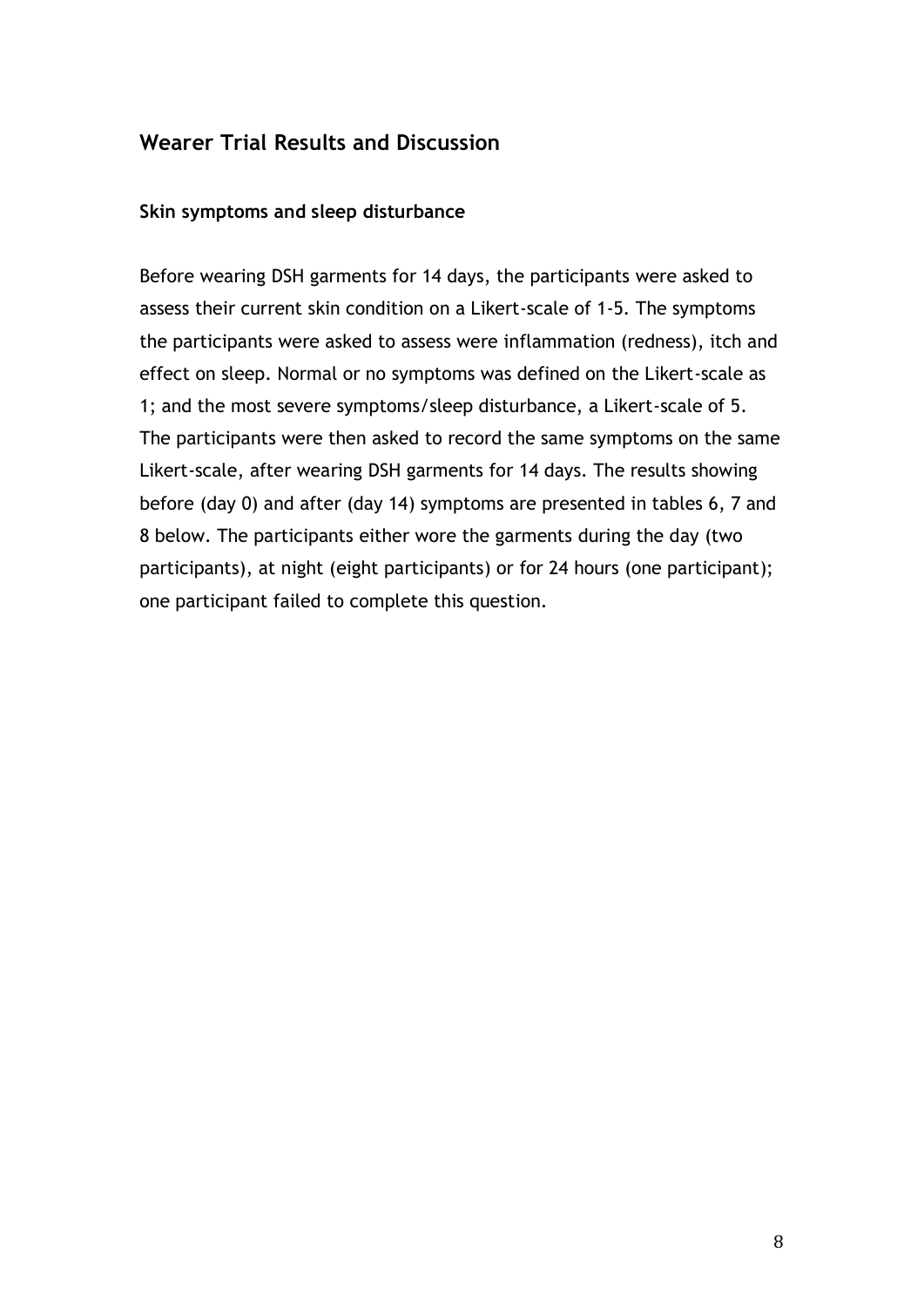#### **Inflamed skin**

A comparison of question 2a and 3a shows a shift towards the less severe end of the Likert scale. The number of participants who described their skin as normal after the 14-day wearer trial doubled from two to four. The two participants whose skin improved to a normal condition after the trial both suffer from eczema.

Prior to the start of the trial two of the participants categorized the inflammation of their skin at level 4 or 5 on the Likert scale. After the trial both of these participants recorded an improvement to level 3 on the Likert scale. The participant who moved from level 4 to 3 has eczema and the participant who moved from level 5 to 3 has both eczema and psoriasis. This participant went from having skin that is described as red, angry, sore and out of control to skin that is pink and occasionally irritable. Of the eight participants who started above level 1, four recorded no change and four recorded an improvement in the inflammation of their skin.



**Table 6: TESCO wearer trial: Is the wearer's skin often red, inflamed and out of control? (One participant failed to complete this question)**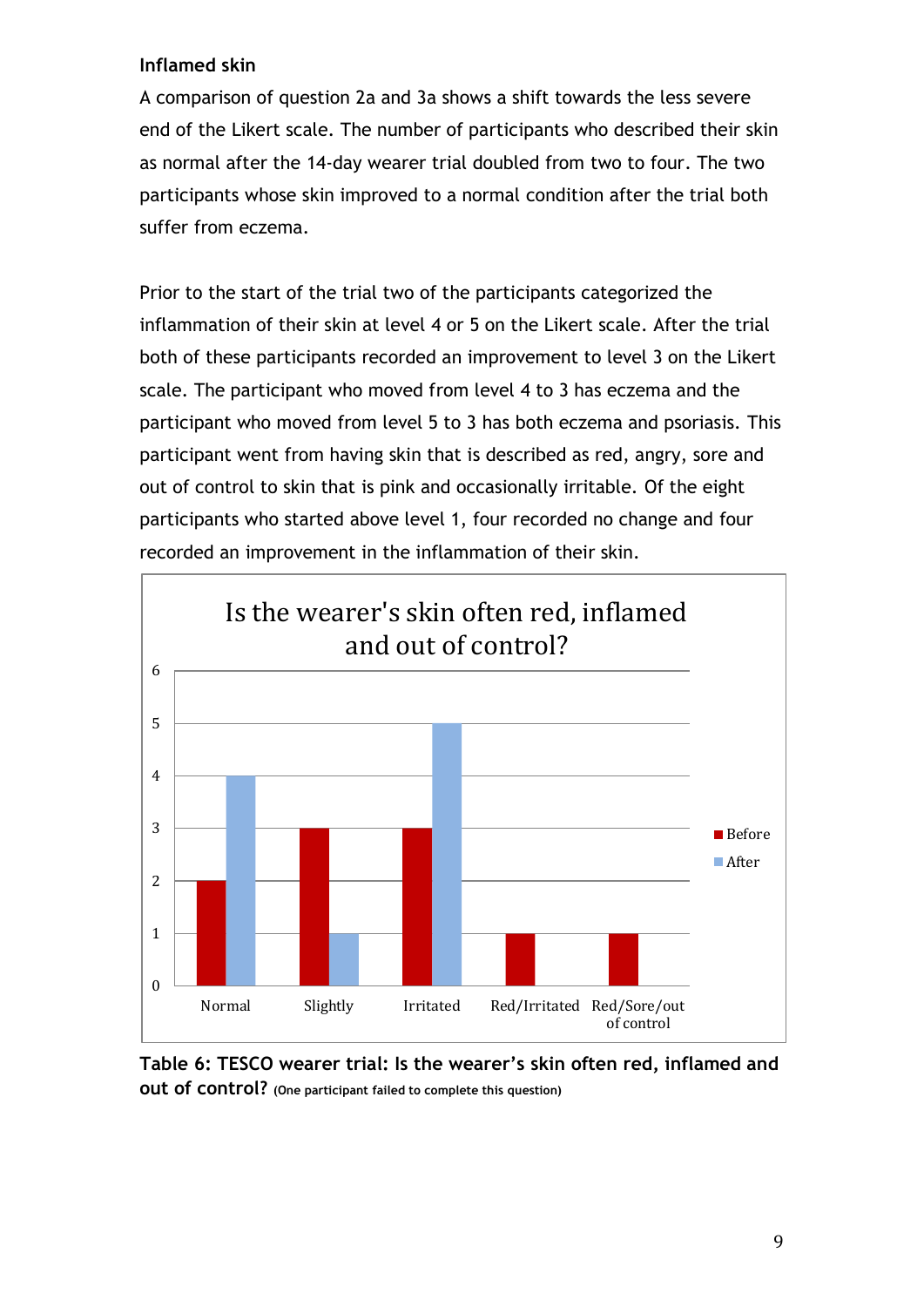## **Itchy Skin**

A comparison of question 2b and 3b shows a shift towards the less severe end of the Likert scale. The number of participants who described their skin as normal after the two-week trial doubled from two to four. The two participants whose skin improved to a normal condition after the trial both suffer from eczema.

Prior to the start of the trial five of the participants categorized the itchiness of the skin at level 4 on the Likert scale, which denotes moderate itch with regular scratching. On completion of the trial four of these five participants recorded a reduction in itchiness, one moving to level 3, two moving to level 2 and one of the participants moving to level 1 on the Likert scale and now describing their skin as normal with no itch. Of the eight participants who started above level 1, three recorded no change in the itchiness of their skin and five recorded a reduction in the itchiness of their skin.



**Table 7: TESCO wearer trial: Is the wearer's skin very itchy and is scratching a problem (One participant failed to complete this question)**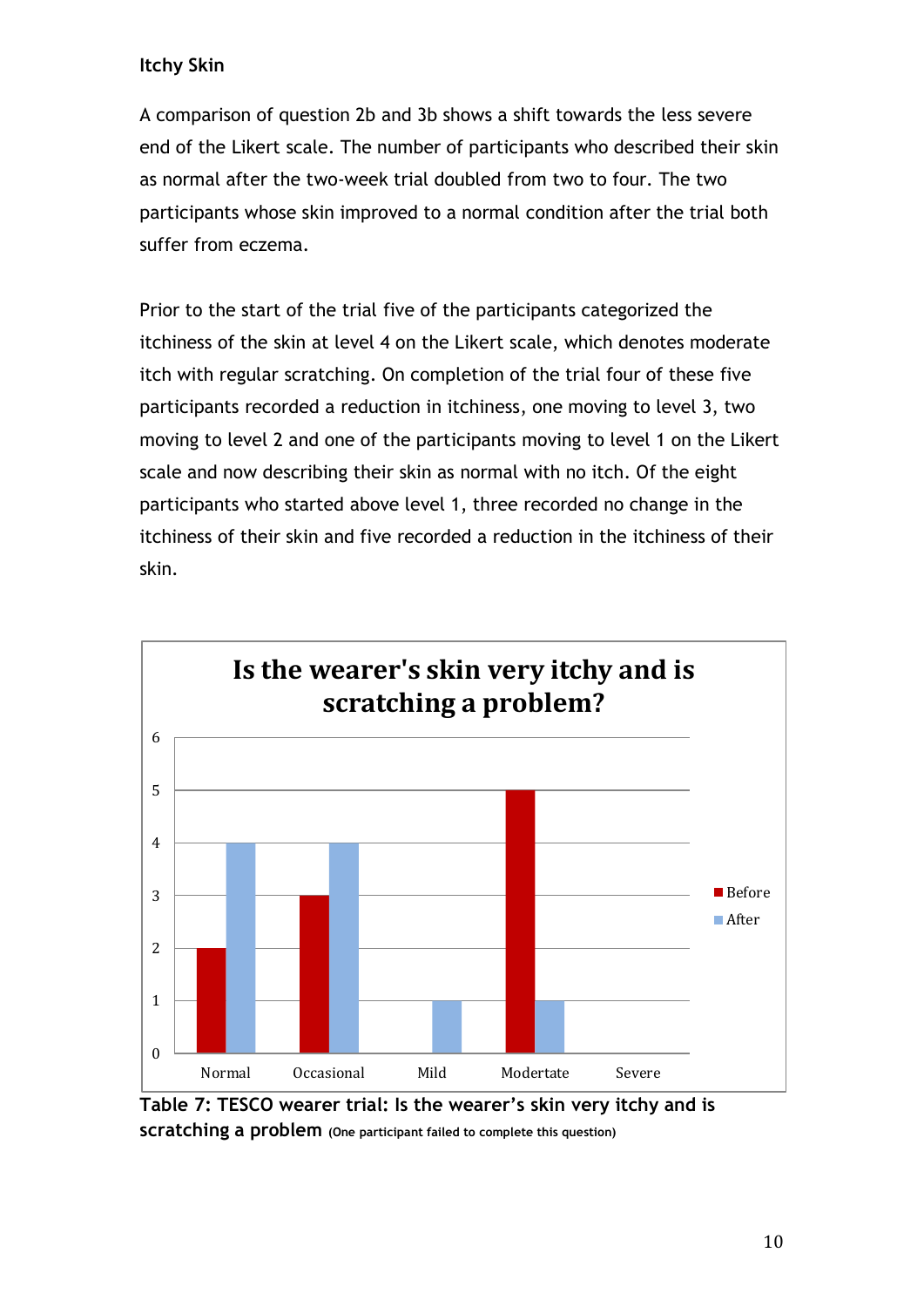#### **Sleep**

A comparison of question 2c and 3c shows a shift towards the less severe end of the Likert scale. The number of participants who stated that their skin condition had no impact on sleep improved, from four participants before the trial to seven participants at the end of the wearer trial.

Of the six participants who began the trial above level 1, three recorded no change and three recorded an improvement in sleep quality. Of the three who recorded an improvement in sleep, one has eczema and two suffer with eczema and psoriasis. All three improved to a normal state, one going from level 4 to level 1 on the Likert scale.



**Table 8: TESCO wearer trial: Is the wearer's sleep affected? (One participant failed to complete this question)**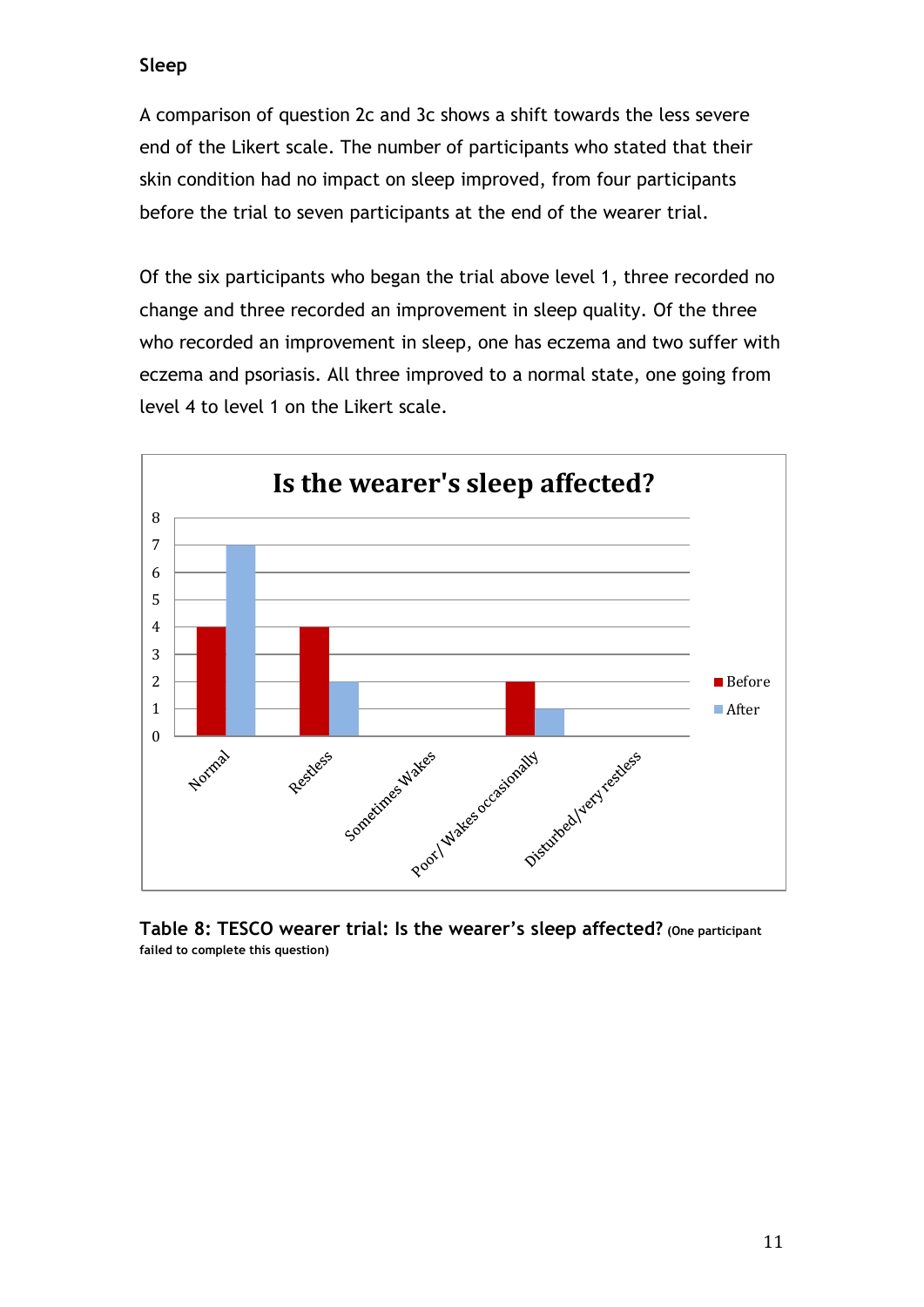#### **Effect of DSH on skin condition**

The participants were asked if wearing DSH garments had made a difference to their skin condition. The results are in table 9 below, one participant failed to answer this question.



## **Table 9: TESCO wearer trial: Has the wearer noticed a difference?**

#### **Effect on skin irritation**

No participants reported any irritation caused by wearing DSH garments

#### **Effect on skin treatments**

The participants were also asked if during the 14-day wearer trial period they noticed any change to their existing skin treatment regime. Of the eight participants with a diagnosed skin condition none reported that they used more treatment than usual, five used less treatment and three used the same amount of treatment. None reported that the existing treatments had any negative impact on the garments or vice-versa.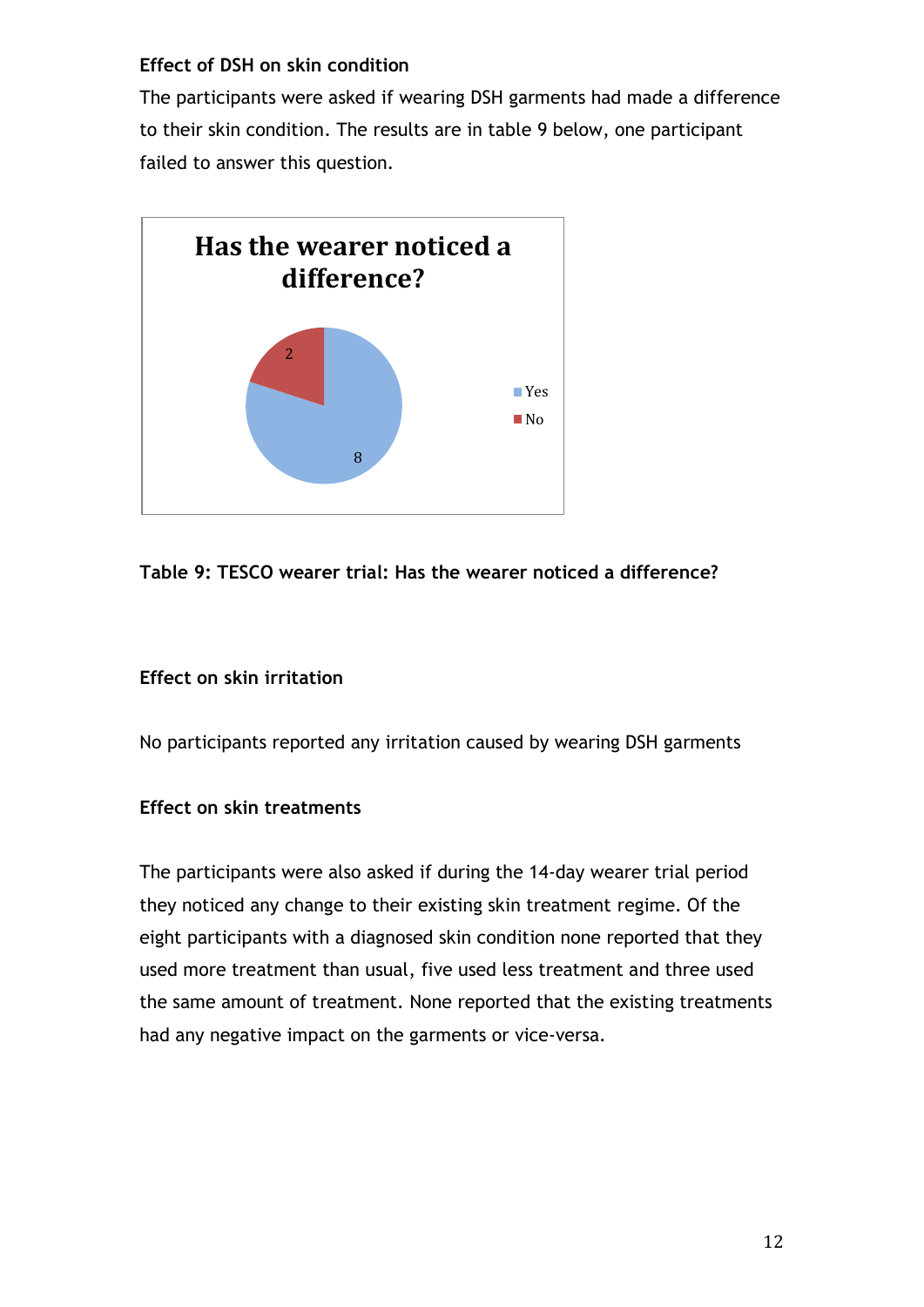## **Garment care experiences**

The participants were asked to describe their experiences of caring for DSH garments, including washing, drying and ironing.

## **Washing**

The participants varied in the number of times they washed the garments. The range was once in 14 days to once a day, the majority of participants washed the garments 4-5 times during the 14-day trial period. Nine participants were provided with one garments and two children had two garments each for the 14 day wearer trial.

Eight participants chose non biological washing powder/liquid(brands used included Persil $^\circ$ , Ariel $^\circ$  and TESCO $^\circ$  own brand) and three participants chose biological (Lenor $^\circledast$  and Ariel $^\circledast$ ).

Eight participants chose to use fabric conditioners. The brands used were TESCO<sup>®</sup> Expert fabric conditioner and TESCO<sup>®</sup> own brand).

Ten of the participants washed the garments at 40-degrees and one at 60 degrees.

General participant comments on washing included:

'Trial too short, need more time to evaluate washing.'

'The garments remained soft, even without a fabric conditioner.'

'They washed well, love the feel of the fabric.'

'Good wash durability.'

'Washed well and stayed soft.'

None of the participants mentioned any problems with shrinkage or deformation of the garments. Similarly there were no reports of a loss of softness or efficacy during the 14-day trial.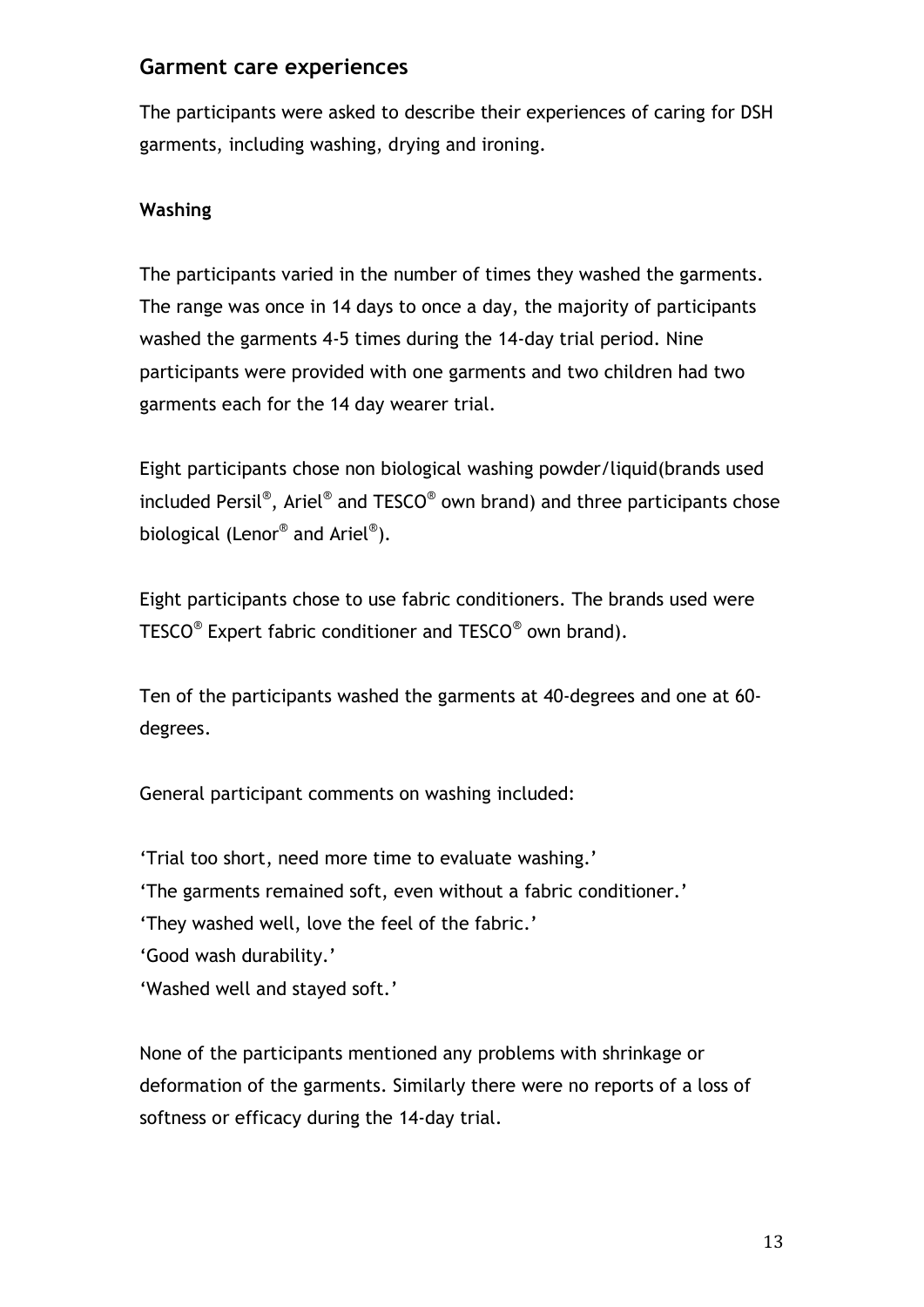## **Drying**

A variety of drying techniques were tested during the 14-day trial period. Two participants chose to tumble dry for the 14 days, on a hot temperature. The remaining nine participants chose to line dry (five participants inside and three participants outside).

There were no specific participant comments on drying.

## **Ironing**

Two participants chose to iron the garments on a 3 dot, steam iron setting; the remaining participants did not iron the garments.

There were no specific participant comments on ironing.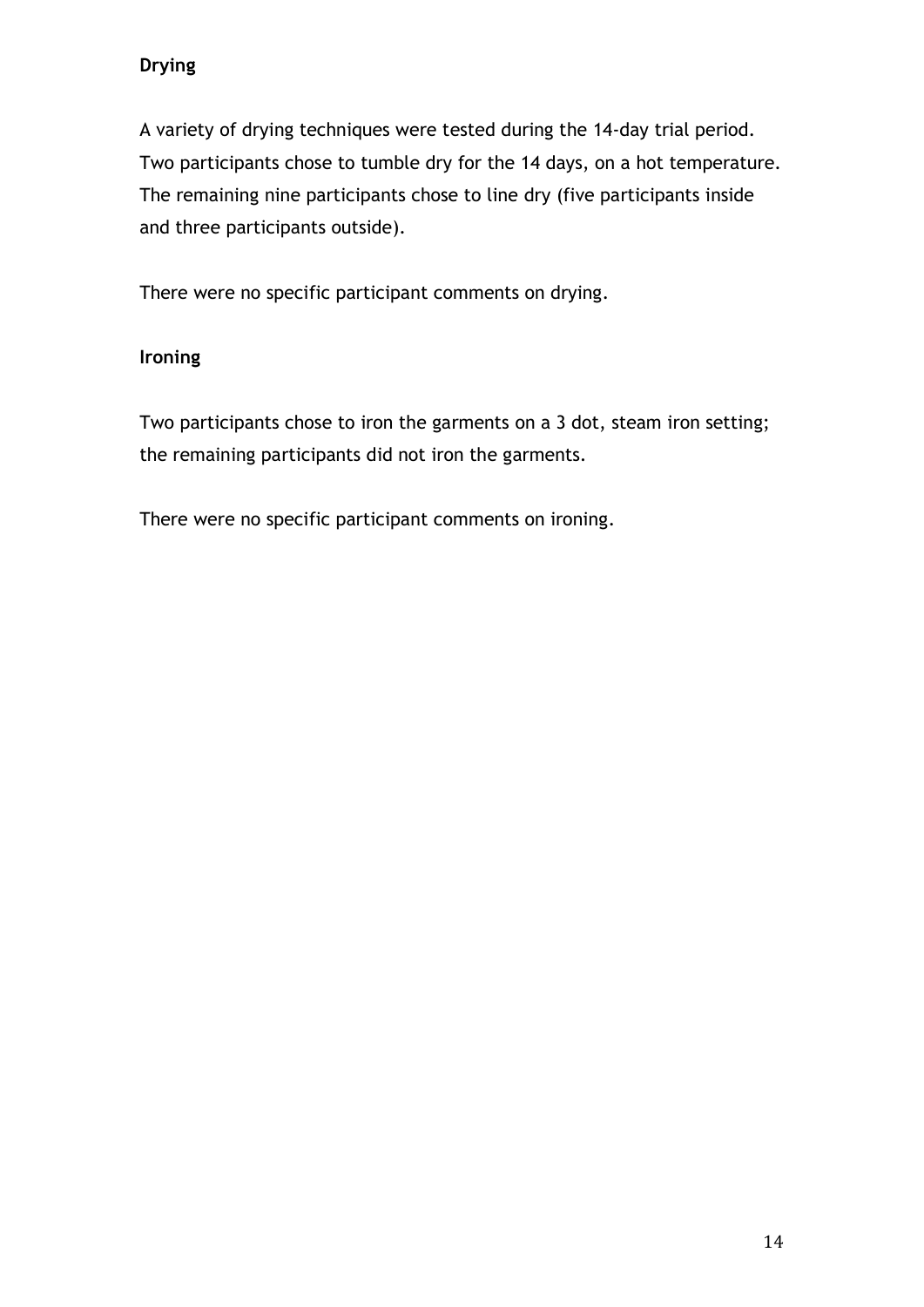## **Participant's comments on wearer trial**

The participants were all invited to submit individual comments on their experiences of wearing and caring for DSH garments during the 2-week wearer trial:

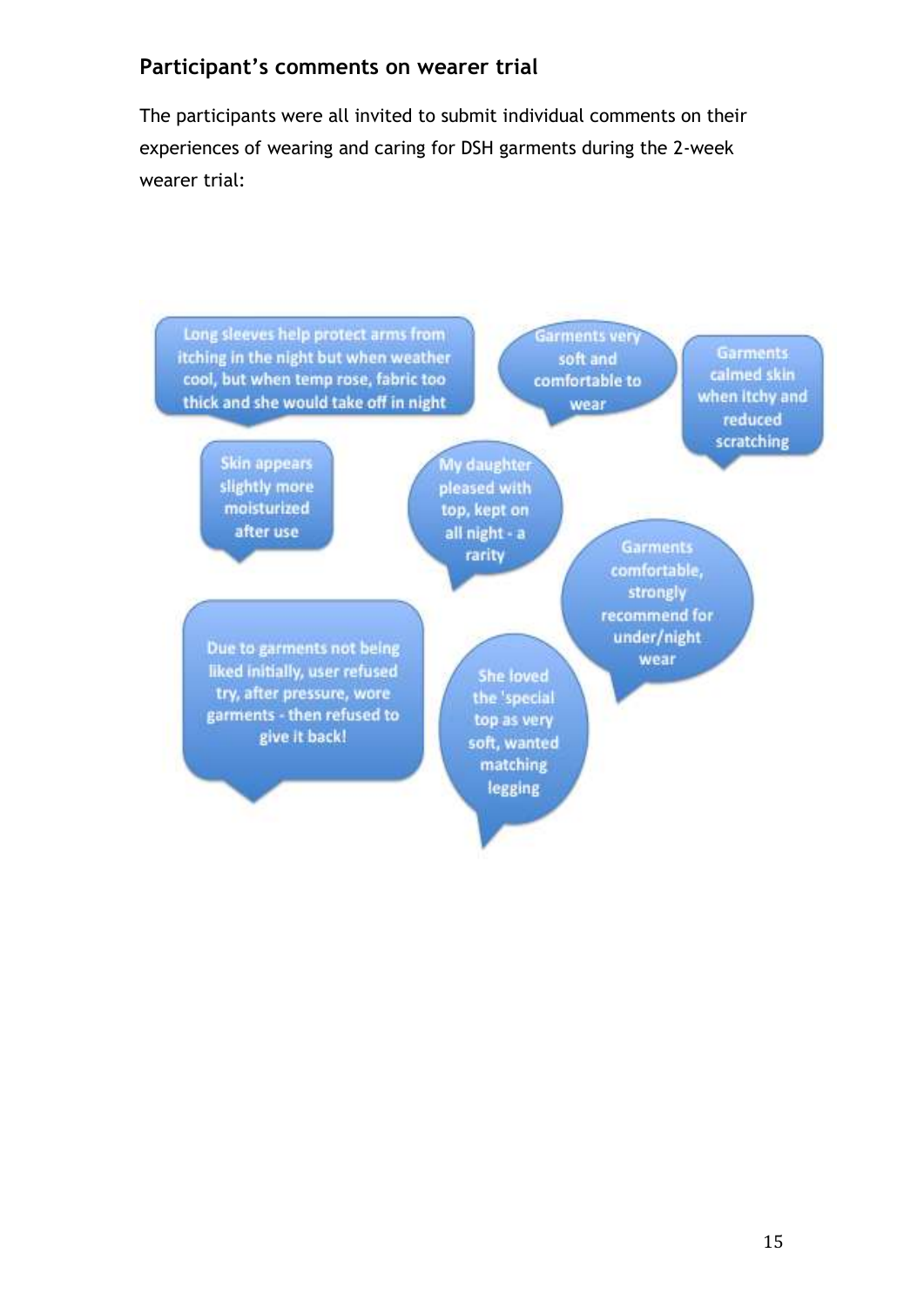## **Conclusions**

The TESCO wearer trial included 12 people, five children (age range 0-12 years) and seven adults (age range from 20 – over 60 years). One adult (over 60 years) failed to complete the wearer trial (no reason was given for failure to return questionnaires). Of the eleven participants who completed the wearer trial, eight had a diagnosed skin condition (either eczema or psoriasis) and three had normal skin (with two of the participants with normal skin, describing their skin as dry).

After the 14-day wearer trial, all eleven participants had worn a DSH garment (either a top, bottom or for children under 5 years bodysuits), daily (two participants), at night (eight participants) or for 24 hours a day (1 participant). Nine participants had one garment, which they washed either daily or less often, depending on personal requirements over the 14 day wearer trial period. The children provided with bodysuits had two garments each.

The participants universally found the garments comfortable to wear, with none reporting skin irritation caused by wearing DSH garments. Measurement of skin symptoms and sleep disturbance showed very positive results.

There was evidence of skin inflammation (red, inflamed, out of control skin symptoms) being reduced after wearing DSH garments. Of the eight participants who started above level 1 on the Likert scale, four recorded an improvement in the inflammation of their skin. Of the four who recorded an improvement, two were participants who described their skin as red, angry and sore prior to the start of the trial. After the trial their skin had improved to being pink and only occasionally irritable.

There was evidence of the DSH garments ability to reduce the itchiness of the wearer's skin. Of the eight participants who started above Likert scale 1, five saw a reduction in the itchiness of their skin. Four of those who recorded an improvement started on Likert scale 4, which denotes moderately itchy skin causing regular scratching. One of these participants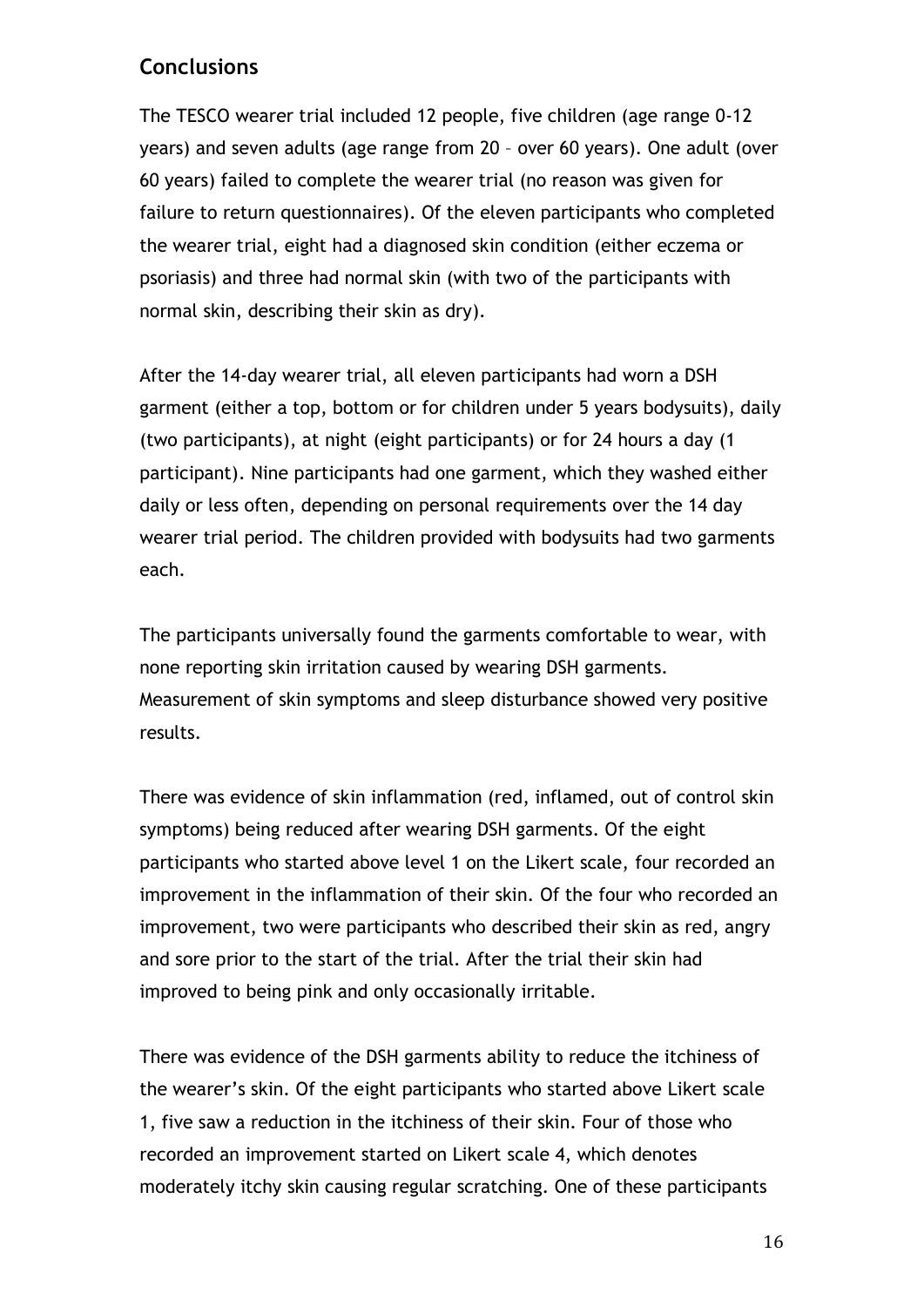who started on level 4, a patient with eczema, described their skin as normal with no itch after the trial.

Questions 2c and 3c asked the participants to rate their quality of sleep both before and after the trial. Three of the six participants who started the trial above Likert scale level 1 recorded an improvement in the quality of their sleep.

Out of the 10 participants who completed the question "has the wearer noticed a difference in their skin condition?' Eight reported a positive difference. Interestingly the two participants who answered no to this question recorded an improvement in at least one field of the questions based on the Likert scale.

The eight participants with skin conditions were asked if they noticed any change in skin treatment regimens. Five participants reported that use of their pre existing treatments reduced during the trial.

Garment care experience with the DSH garments was very positive. The majority of participants washed the garments at a 40-degree wash, four-five times during the 14 day wearer trial. There were no reports of any adverse effects of garment care; the garments all washed well, with no shrinkage or deformation of garments reported. The garments remained soft during the 14-day wearer trial. There were no adverse effects from tumble drying or ironing.

In conclusion, the TESCO wearer trial has shown in, a small but mixed group of children and adults with or without diagnosed chronic skin conditions, that DSH garments are comfortable, durable and easy to care for. They can also have a positive effect on skin irritation/redness, itch and quality of sleep. In all, ten of the eleven participants recorded some indication of improvement by either answering yes to 'Has the wearer noticed a difference in their skin condition?' and/or recording a reduction in severity in at least one of the questions based on the Likert scale.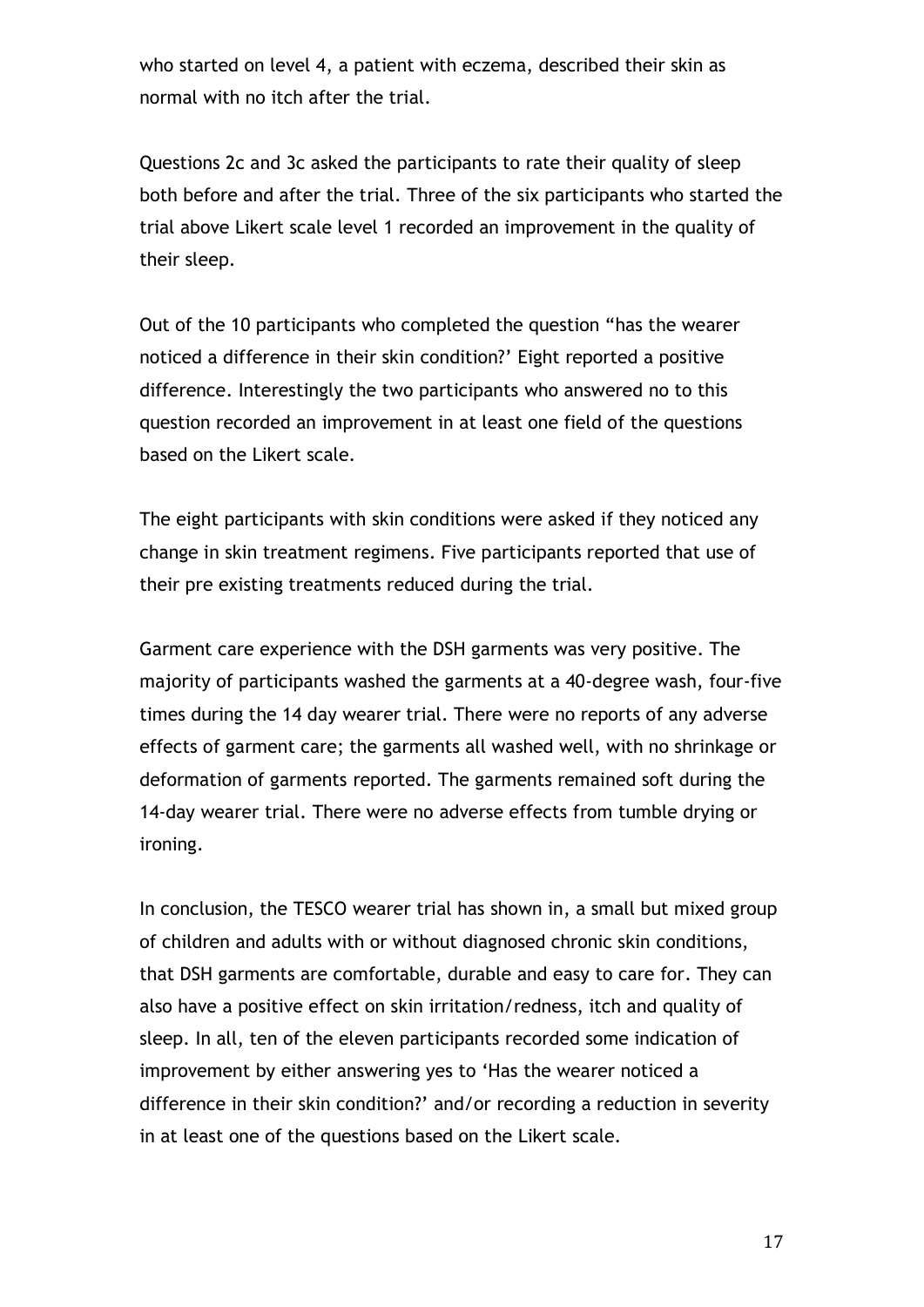# **Acknowledgements**

<code>TESCO®</code> and DreamSkin Health $^{\circledast}$  wish to thank staff members of <code>F&F</code> Clothing TESCO Group Commercial and members of their families for participating the TESCO wearer trial.

## **References**

- 1. Data on File: DreamSkin Health Ltd
- 2. Data on File: DreamSkin Health Ltd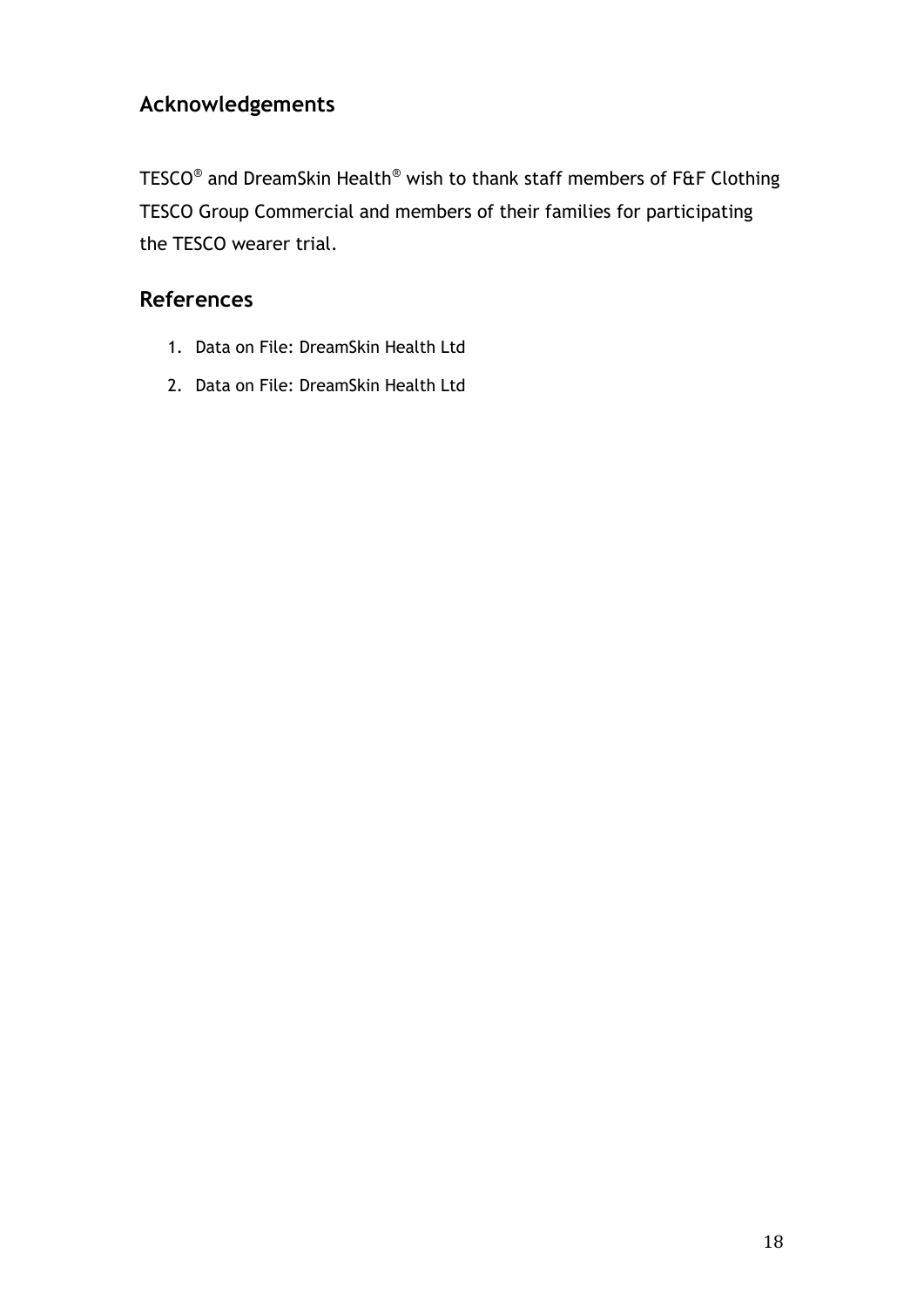## **Appendix A.**

# **DreamSkin Feedback Form (TESCO wearer trial).**

**Name/number…………………………………………..Date:** This form has been devised to collect feedback from adults and children concerning their experience of the new TESCO DreamSkin clothing range

1. **Background information of the wearer**: Please fill in the following details

| a.                                                                                    | Female<br>(tick relevant box)<br><b>Male</b>                                              |  |  |  |  |
|---------------------------------------------------------------------------------------|-------------------------------------------------------------------------------------------|--|--|--|--|
| b.                                                                                    | Age range:<br>0-5years<br>$6 - 12$<br>13-18<br>20-40<br>40-60<br>$60+$                    |  |  |  |  |
| c.                                                                                    | Does the wearer have a skin condition<br>(tick relevant box)<br>Yes<br>No                 |  |  |  |  |
|                                                                                       | If no, circle the description that best describes your skin: Oily<br><b>Normal</b><br>Dry |  |  |  |  |
| d.                                                                                    | If you answered yes to question c:                                                        |  |  |  |  |
|                                                                                       | Please indicate the wearer's skin condition:                                              |  |  |  |  |
| <b>Eczema</b>                                                                         | <b>Dry Skin</b>                                                                           |  |  |  |  |
|                                                                                       | <b>Psoriasis</b>                                                                          |  |  |  |  |
|                                                                                       | For how long has the wearer suffered from this                                            |  |  |  |  |
|                                                                                       |                                                                                           |  |  |  |  |
| Skin Treatments; please indicate which treatments the wearer currently<br>e.<br>uses? |                                                                                           |  |  |  |  |
|                                                                                       | a. Emollients (bath oils, soap substitutes/wash products                                  |  |  |  |  |
|                                                                                       |                                                                                           |  |  |  |  |
|                                                                                       |                                                                                           |  |  |  |  |
|                                                                                       | b. Flare treatment for eczema e.g. Topical corticosteroids                                |  |  |  |  |
|                                                                                       | c. Psoriasis treatments e.g. tar, vitamin D                                               |  |  |  |  |
|                                                                                       | d. Antibiotics                                                                            |  |  |  |  |
|                                                                                       | e. Bandages or wet wraps                                                                  |  |  |  |  |
|                                                                                       | f. Other types of clothing                                                                |  |  |  |  |
|                                                                                       |                                                                                           |  |  |  |  |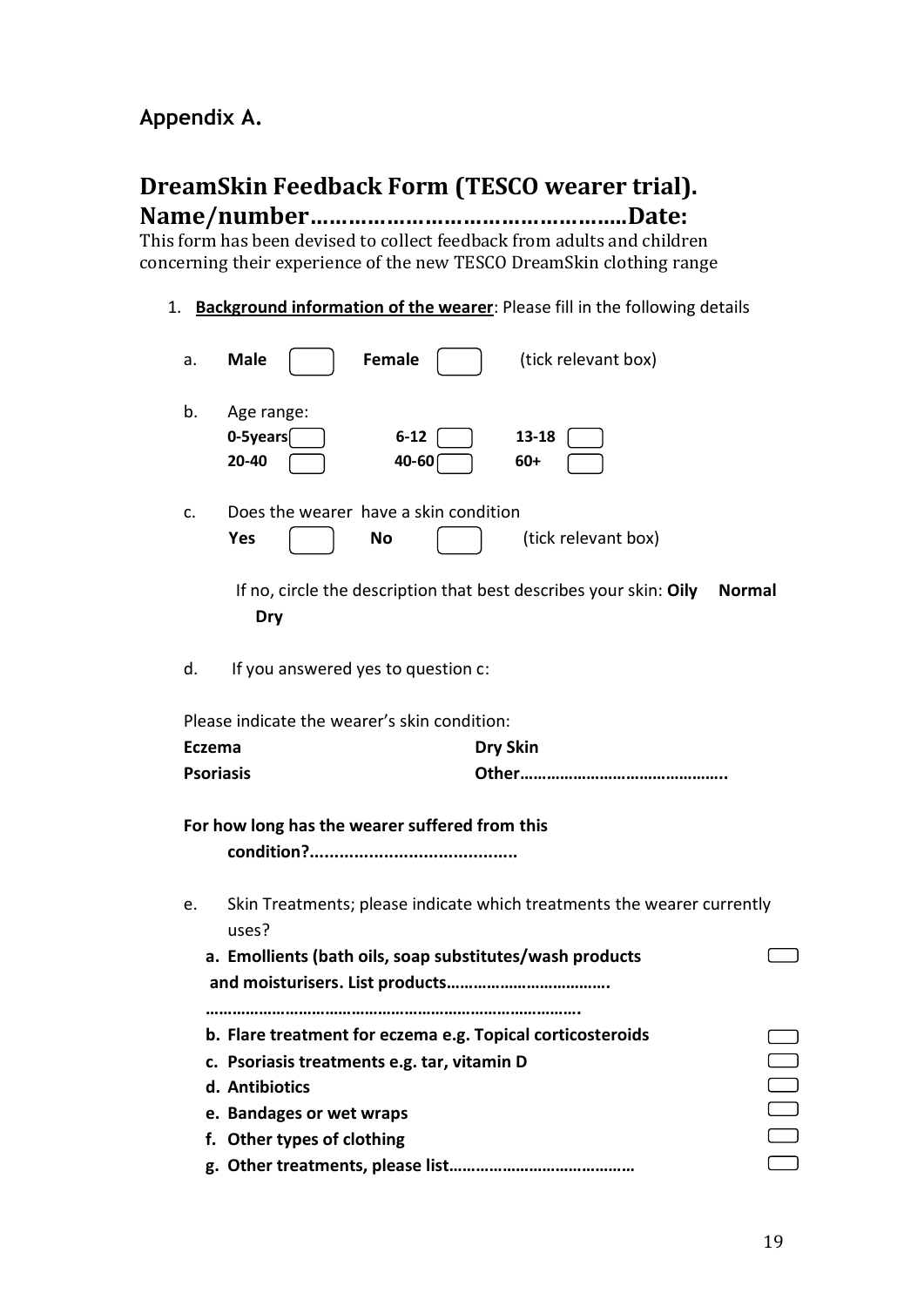**2. Before using DreamSkin for 14 days**, please indicate the wearer's symptoms on the following scales by answering the following questions:

#### **a. Is the wearer's skin often red, inflamed and out of control? Circle number in the second row of the tables below**

| Normal skin     | Slightly pink in | Pink patches, | Pink /red     | Red, angry, sore |
|-----------------|------------------|---------------|---------------|------------------|
| (skin condition | areas            | which are     | patches,      | (skin condition  |
| controlled)     |                  | irritated     | becoming sore | out of control)  |
|                 |                  |               |               |                  |
|                 |                  |               | 4             |                  |
|                 |                  |               |               |                  |

#### **b. Is the wearer's skin very itchy and is scratching a problem?**

| Normal skin, no | Occasional itch, | Mildly itchy, | Moderate itch, | Severe itching  |
|-----------------|------------------|---------------|----------------|-----------------|
| itch            | minimal          | occasional    | regular        | and constant    |
| (skin condition | scratching       | scratching    | scratching     | scratching      |
| controlled)     |                  |               |                | (skin condition |
|                 |                  |               |                | out of control) |
|                 |                  |               |                |                 |
|                 |                  | 3             | 4              |                 |
|                 |                  |               |                |                 |

#### **c. Is the wearer's sleep affected by eczema symptoms?**

| Normal skin, no | Restless at    | Restless but | Sleeps poorly,  | Disturbed, very  |
|-----------------|----------------|--------------|-----------------|------------------|
| sleep           | night but      | sleeps,      | wakes           | restless, wakes  |
| disturbance     | sleeps through | sometimes    | occasionally at | several times at |
| (skin condition | night          | wakes        | night           | night            |
| controlled)     |                |              |                 | (skin condition  |
|                 |                |              |                 | out of control)  |
|                 |                |              |                 |                  |
|                 | 2              | 3            | 4               | 5                |
|                 |                |              |                 |                  |

**Date wearer trial commenced…………………………………………………. Garment worn………………………………………………………………………….** 

**Please wear your garments for 14 days (either day or night)**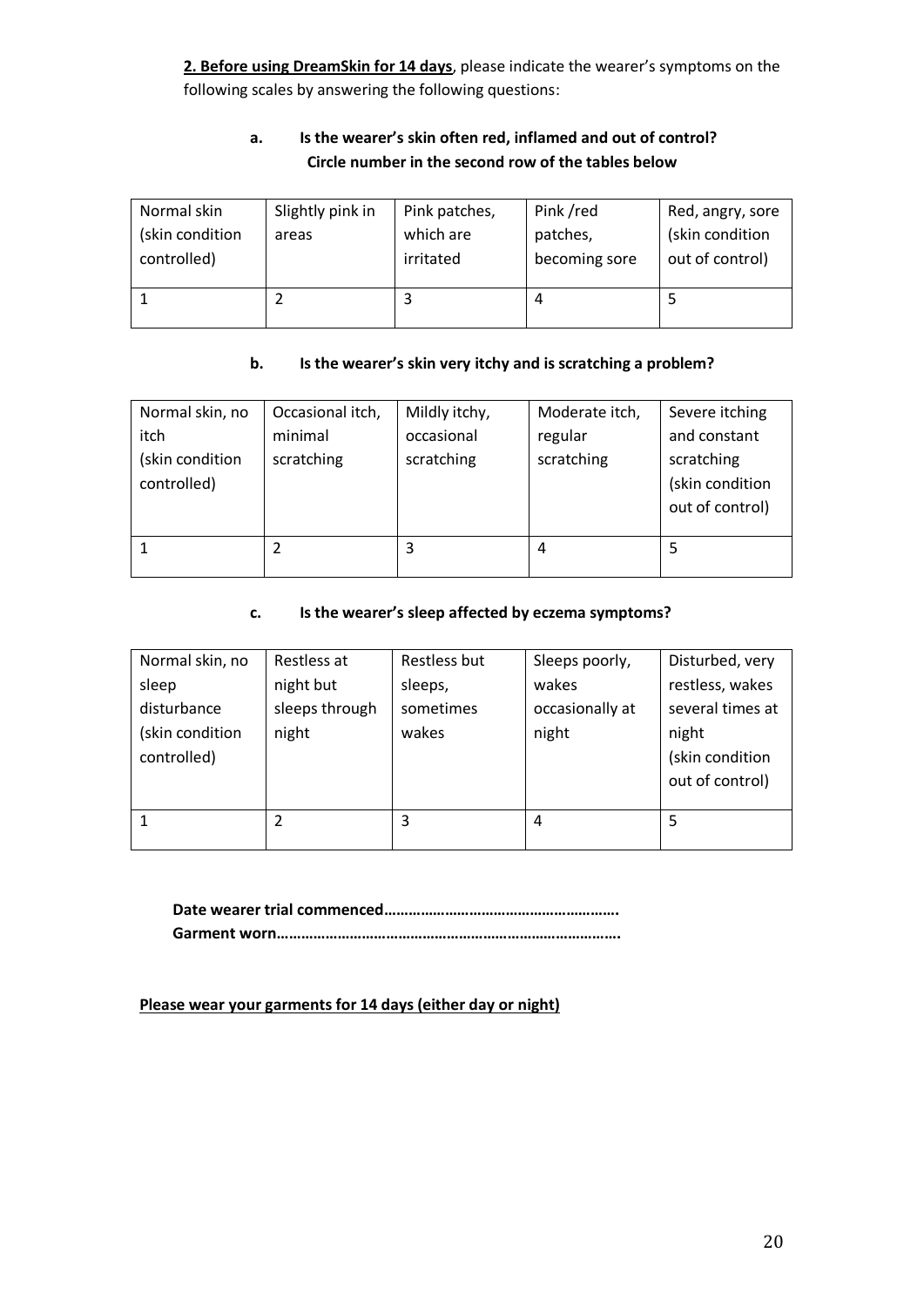#### **3. After using DreamSkin for 14 days**, please indicate the wearer's symptoms on the following scales by answering the following questions:

| Normal skin<br>(skin condition | Slightly pink in<br>areas | Pink patches,<br>which are | Pink /red<br>patches, | Red, angry, sore<br>(skin condition |
|--------------------------------|---------------------------|----------------------------|-----------------------|-------------------------------------|
| controlled)                    |                           | irritated                  | becoming sore         | out of control)                     |
|                                |                           |                            | 4                     |                                     |

#### **a. Is the wearer's skin often red, inflamed and out of control?**

#### **b. Is the wearer's skin very itchy and is scratching a problem?**

| Normal skin, no | Occasional itch, | Mildly itchy, | Moderate itch, | Severe itching  |
|-----------------|------------------|---------------|----------------|-----------------|
| itch            | minimal          | occasional    | regular        | and constant    |
| (skin condition | scratching       | scratching    | scratching     | scratching      |
| controlled)     |                  |               |                | (skin condition |
|                 |                  |               |                | out of control) |
|                 |                  |               |                |                 |
|                 |                  | 3             | 4              |                 |
|                 |                  |               |                |                 |

#### **c. Is the wearer's sleep affected by eczema symptoms?**

| Normal skin, no | Restless at    | Restless but | Sleeps poorly,  | Disturbed, very  |
|-----------------|----------------|--------------|-----------------|------------------|
| sleep           | night but      | sleeps,      | wakes           | restless, wakes  |
| disturbance     | sleeps through | sometimes    | occasionally at | several times at |
| (skin condition | night          | wakes        | night           | night            |
| controlled)     |                |              |                 | (skin condition  |
|                 |                |              |                 | out of control)  |
|                 |                |              |                 |                  |
|                 | 2              | 3            | 4               | 5                |
|                 |                |              |                 |                  |

- **Of the treatments listed in question 1.e, is the wearer using any of them more or less now after wearing DreamSkin garments? More Less**
- **d. Has the wearer noticed a difference between the area of the body where the garment was worn and the areas where the garment was not worn? Yes No**
- **e. Did the wearer experience any irritation from the fabric or seams? Yes No**
	- **f. Additional**

**.**

|--|--|

| Garment worn (please circle): Day | Night | Hours worn (per |
|-----------------------------------|-------|-----------------|
| day/night)                        |       |                 |